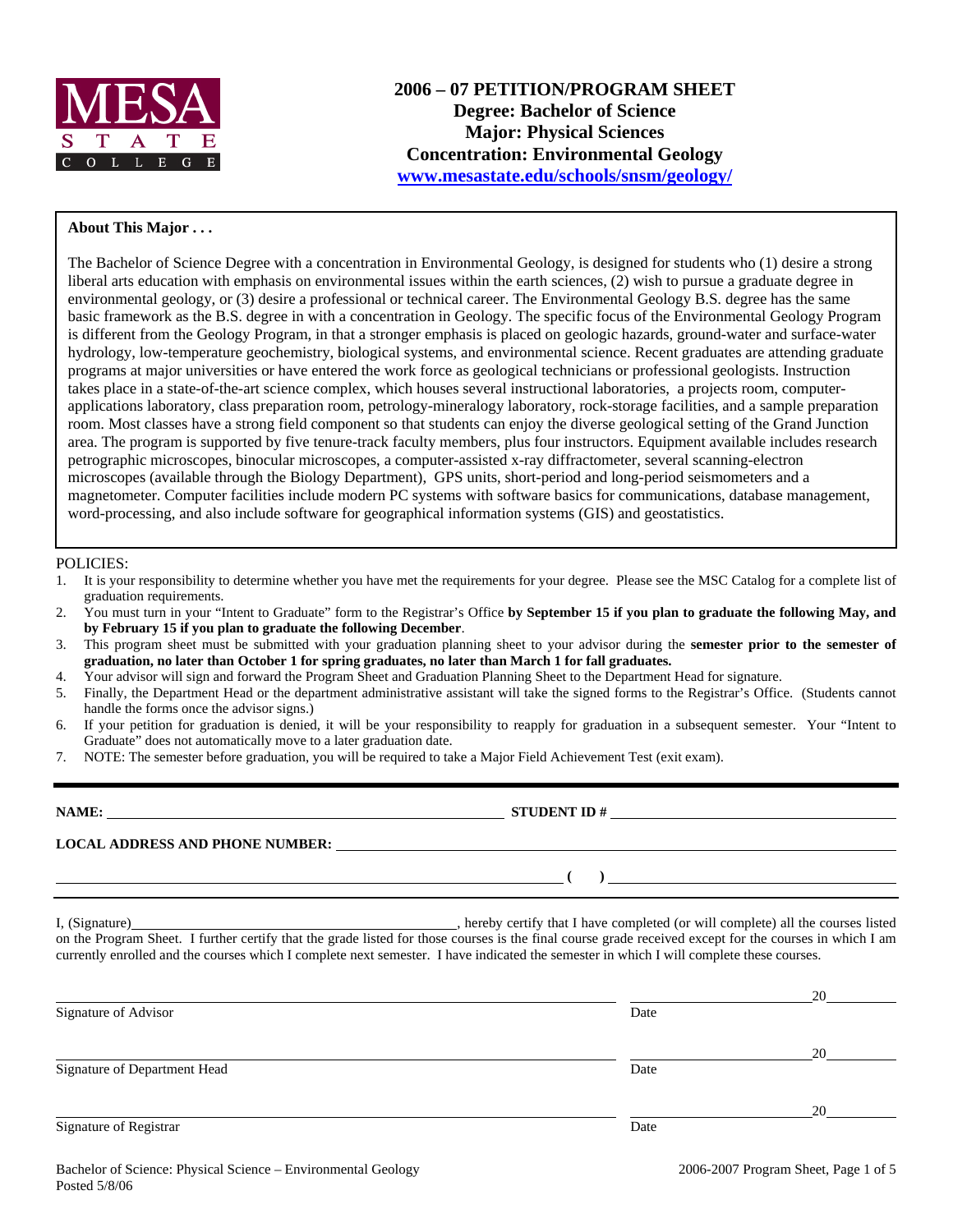- Must earn 120 semester hours and meet the academic residency requirements to earn a baccalaureate degree at Mesa State College.
- Must earn a minimum of 40 semester hours in upper division courses (i.e., 300-level and 400-level courses).
- A cumulative grade point average of 2.0 or higher must be maintained for all courses.
- A "C" or higher is required in all major courses.
- When filling out this program sheet a course can only be used once, i.e., no double counting is allowed between categories.
- Excess KINA/HPWE courses beyond the two required and pre-collegiate courses (usually numbered below 100) cannot be used for graduation.
- All degree requirements must be completed as described. Any exceptions or substitutions must be recommended in advance by the faculty advisor and approved by the Department Head.
- It is recommended that students work closely with a faculty advisor when selecting courses and scheduling classes prior to registration.
- Students are required to participate in exit examinations or other programs deemed necessary to comply with the college accountability requirement.

General Education Requirements (Minimum of 33 semester hours) See the M.S.C. catalog for the list of courses that meet the general education categories.

| Course          | No.                                                                                                                      | Credit | Grade | Term                                                                | Year | Trns/Subs | Course                                                                                         | No. | Credit | Grade | Term | Year | Trns/Subs |
|-----------------|--------------------------------------------------------------------------------------------------------------------------|--------|-------|---------------------------------------------------------------------|------|-----------|------------------------------------------------------------------------------------------------|-----|--------|-------|------|------|-----------|
|                 |                                                                                                                          |        |       | <b>English:</b> ENGL 111 and 112 (6 semester hours, must receive a  |      |           | <b>Humanities or Social/Behavioral Science:</b> (3 semester hours)                             |     |        |       |      |      |           |
|                 |                                                                                                                          |        |       | "C" or higher, must be completed by the time the student has 60     |      |           |                                                                                                |     |        |       |      |      |           |
| semester hours) |                                                                                                                          |        |       |                                                                     |      |           |                                                                                                |     |        |       |      |      |           |
| *ENGL           |                                                                                                                          |        |       |                                                                     |      |           | <b>Fine Arts:</b> (3 semester hours)                                                           |     |        |       |      |      |           |
| *ENGL           |                                                                                                                          |        |       |                                                                     |      |           |                                                                                                |     |        |       |      |      |           |
|                 |                                                                                                                          |        |       | *ENGL 129, Honors English, may be substituted for ENGL 111 and ENGL |      |           |                                                                                                |     |        |       |      |      |           |
|                 |                                                                                                                          |        |       |                                                                     |      |           |                                                                                                |     |        |       |      |      |           |
|                 | 112. Must earn a grade of "C" or better. May need to take additional electives.<br><b>Humanities:</b> (6 semester hours) |        |       |                                                                     |      |           | <b>Natural Sciences:</b> (minimum 6 semester hours, at least one course<br>must include a lab) |     |        |       |      |      |           |
|                 |                                                                                                                          |        |       |                                                                     |      |           |                                                                                                |     |        |       |      |      |           |
|                 |                                                                                                                          |        |       | Social and Behavioral Sciences: (6 semester hours)                  |      |           |                                                                                                |     |        |       |      |      |           |
|                 |                                                                                                                          |        |       |                                                                     |      |           | <b>Applied Studies:</b> (3 semester hours)                                                     |     |        |       |      |      |           |
|                 |                                                                                                                          |        |       |                                                                     |      |           |                                                                                                |     |        |       |      |      |           |

**Other Requirements** (11 semester hours)

| <b>Kinesiology:</b> (3 Semester Hours) |                                                                         |        |       |      |      |           | <b>Bachelor of Science Degree Distinction:</b>                |     |        |       |      |      |           |
|----------------------------------------|-------------------------------------------------------------------------|--------|-------|------|------|-----------|---------------------------------------------------------------|-----|--------|-------|------|------|-----------|
| Course                                 | No.                                                                     | Credit | Grade | Term | Year | Trns/Subs | (8 semester hours) Must earn a "C" or better in both courses. |     |        |       |      |      |           |
| <b>KINE/HPWA</b>                       | 100                                                                     |        |       |      |      |           | Course                                                        | No. | Credit | Grade | Term | Year | Trns/Subs |
| <b>KINA/HPWE</b>                       |                                                                         |        |       |      |      |           | MATH                                                          |     |        |       |      |      |           |
| KINA/HPWE                              |                                                                         |        |       |      |      |           | <b>STAT</b>                                                   | 200 |        |       |      |      |           |
|                                        | See the M.S.C. catalog for the list of approved KINA/HPWE/Selected DANC |        |       |      |      |           |                                                               |     |        |       |      |      |           |
| courses.                               |                                                                         |        |       |      |      |           |                                                               |     |        |       |      |      |           |

### **Physical Sciences – Environmental Geology Major Requirements** (63-64 Semester Hours)

A "C" or higher is required in all major courses.

| Course                           | No.          | Credit                  | Grade | Term | Year | Trns/Subs | Course                | No.  | Credit                  | Grade                                                    | Term | Year | Trns/Subs |
|----------------------------------|--------------|-------------------------|-------|------|------|-----------|-----------------------|------|-------------------------|----------------------------------------------------------|------|------|-----------|
| GEOL 111/111L or GEOL 113/113L * |              |                         |       |      |      |           |                       |      |                         |                                                          |      |      |           |
| GEOL*                            |              | 3                       |       |      |      |           | <b>GEOL</b>           | 355  | $\frac{3}{2}$           |                                                          |      |      |           |
| GEOL*                            | $\mathbf{L}$ |                         |       |      |      |           | <b>GEOL</b>           | 402  | $\overline{3}$          |                                                          |      |      |           |
| <b>GEOL</b>                      | 112          | 3                       |       |      |      |           | <b>GEOL</b>           | 402L |                         |                                                          |      |      |           |
| <b>GEOL</b>                      | 112L         | $\mathbf{1}$            |       |      |      |           | <b>GEOL</b>           | 415  | $\overline{\mathbf{3}}$ |                                                          |      |      |           |
| <b>GEOL</b>                      | 202          | $\overline{\mathbf{3}}$ |       |      |      |           | <b>GEOL</b>           | 415L | $\perp$                 |                                                          |      |      |           |
| <b>GEOL</b>                      | 204          | $\overline{\mathbf{3}}$ |       |      |      |           | <b>GEOL</b>           | 444  | $\overline{\mathbf{3}}$ |                                                          |      |      |           |
| <b>GEOL</b>                      | 250          | $\overline{\mathbf{3}}$ |       |      |      |           | <b>GEOL</b>           | 444L |                         |                                                          |      |      |           |
| <b>GEOL</b>                      | $-301$       | $\overline{\mathbf{3}}$ |       |      |      |           | <b>GEOL</b>           | 480  | $-6$                    |                                                          |      |      |           |
| <b>GEOL</b>                      | 301L         | $\overline{1}$          |       |      |      |           | <b>GEOL</b>           | 490  | $\overline{\mathbf{3}}$ |                                                          |      |      |           |
| <b>GEOL</b>                      | <u>331</u>   | $\overline{\mathbf{3}}$ |       |      |      |           |                       |      |                         |                                                          |      |      |           |
| <b>GEOL</b>                      | 331L         |                         |       |      |      |           |                       |      |                         | * Either GEOL 111/111L or GEOL 113/113L may be taken for |      |      |           |
| Continued on page 3              |              |                         |       |      |      |           | credit, but not both. |      |                         |                                                          |      |      |           |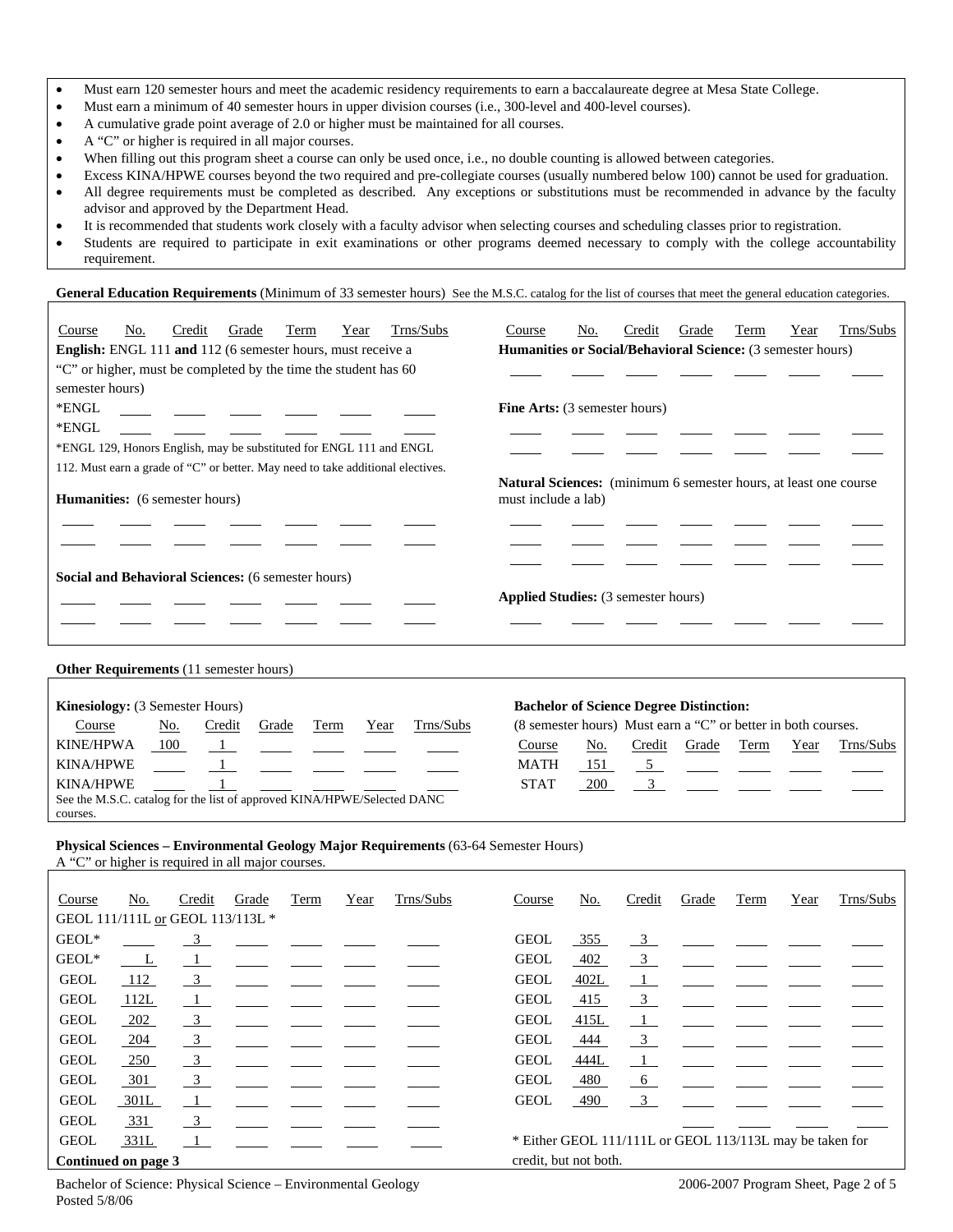|             | <b>Required Support Courses</b> |  |  |                                |
|-------------|---------------------------------|--|--|--------------------------------|
|             | BIOL102/102L or BIOL 211/211L   |  |  | PHYS 111/111L or PHYS 131/131L |
| <b>BIOL</b> |                                 |  |  | <b>PHYS</b>                    |
| <b>BIOL</b> |                                 |  |  | <b>PHYS</b>                    |
| <b>CHEM</b> | 131                             |  |  |                                |
| <b>CHEM</b> | 131L                            |  |  |                                |
|             |                                 |  |  |                                |

|        | <b>Restricted Electives</b> (7 semester hours; 8 hours of Restricted and General Electives must be upper division.) |        |       |      |      |           |                                                                                                          |     |        |       |      |      |           |
|--------|---------------------------------------------------------------------------------------------------------------------|--------|-------|------|------|-----------|----------------------------------------------------------------------------------------------------------|-----|--------|-------|------|------|-----------|
|        | Choose from GEOL 325, GEOL 359, GEOL 361, GEOL 404, GEOL 404L, GEOL 455, GEOL 497, ENVS 312, ENVS 312L,             |        |       |      |      |           |                                                                                                          |     |        |       |      |      |           |
|        |                                                                                                                     |        |       |      |      |           | ENVS 313, ENVS 313L, POLS 488, CHEM 132, CHEM 132L, MATH 152, STAT 311, *PHYS 112/112L or *PHYS 132/132L |     |        |       |      |      |           |
| Course | No.                                                                                                                 | Credit | Grade | Term | Year | Trns/Subs | Course                                                                                                   | No. | Credit | Grade | Term | Year | Trns/Subs |
|        |                                                                                                                     |        |       |      |      |           |                                                                                                          |     |        |       |      |      |           |
|        |                                                                                                                     |        |       |      |      |           |                                                                                                          |     |        |       |      |      |           |
|        | *Either DHVS 112/112L or DHVS 132/132L may be taken for credit but not both                                         |        |       |      |      |           |                                                                                                          |     |        |       |      |      |           |

\*Either PHYS 112/112L or PHYS 132/132L may be taken for credit, but not both.

|        | Electives (All college level courses appearing on your final transcript, not listed above that will bring your total semester hours to 120 hours.<br>Excludes KINA/HPWE activity courses.) (5-6 semester hours; 8 hours of Restricted and General Electives must be upper division.) |        |       |      |      |           |        |     |        |       |      |      |           |
|--------|--------------------------------------------------------------------------------------------------------------------------------------------------------------------------------------------------------------------------------------------------------------------------------------|--------|-------|------|------|-----------|--------|-----|--------|-------|------|------|-----------|
| Course | No.                                                                                                                                                                                                                                                                                  | Credit | Grade | Term | Year | Trns/Subs | Course | No. | Credit | Grade | Term | Year | Trns/Subs |
|        |                                                                                                                                                                                                                                                                                      |        |       |      |      |           |        |     |        |       |      |      |           |
|        |                                                                                                                                                                                                                                                                                      |        |       |      |      |           |        |     |        |       |      |      |           |
|        |                                                                                                                                                                                                                                                                                      |        |       |      |      |           |        |     |        |       |      |      |           |
|        |                                                                                                                                                                                                                                                                                      |        |       |      |      |           |        |     |        |       |      |      |           |
|        |                                                                                                                                                                                                                                                                                      |        |       |      |      |           |        |     |        |       |      |      |           |
|        |                                                                                                                                                                                                                                                                                      |        |       |      |      |           |        |     |        |       |      |      |           |
|        |                                                                                                                                                                                                                                                                                      |        |       |      |      |           |        |     |        |       |      |      |           |
|        |                                                                                                                                                                                                                                                                                      |        |       |      |      |           |        |     |        |       |      |      |           |

# **GRADUATION INFORMATION**

See the "Undergraduate Graduation Requirements" in the Mesa State College catalog for additional graduation information.

**GENERAL EDUCATION REQUIREMENTS** (Minimum of 33 Semester Hours) See current Mesa State College catalog for list of courses that fulfill the requirements below. If one (or more) of the selections below is required in your major, you must use it to fulfill the major requirement and **make a different selection to meet the general education requirement. The courses may not be used to fulfill both requirements.**

**English – 6** Semester Hours (Must be **completed** before student has 60 semester hours. Must receive grade of "C" or above.) ENGL 111 **and** ENGL 112 **or** ENGL 129 *(by permission)*

**Humanities – 6** semester hours

**Social and Behavioral Sciences – 6** semester hours

**Humanities or Social/Behavioral Sciences – 3** semester hours

**Fine Arts – 3** semester hours

**Natural Sciences – 6** semester hours (At least one course must include a lab.)

**Applied Studies – 3** semester hours

### **OTHER REQUIREMENTS** (11 Semester Hours)

**Kinesiology – 3** Semester Hours Each student must take KINE/HPWA 100 together with two KINA/HPWE/Selected DANC courses. See current catalog for listing. **Degree Distinction – 8** Semester Hours MATH 151 Calculus I (5 semester hours)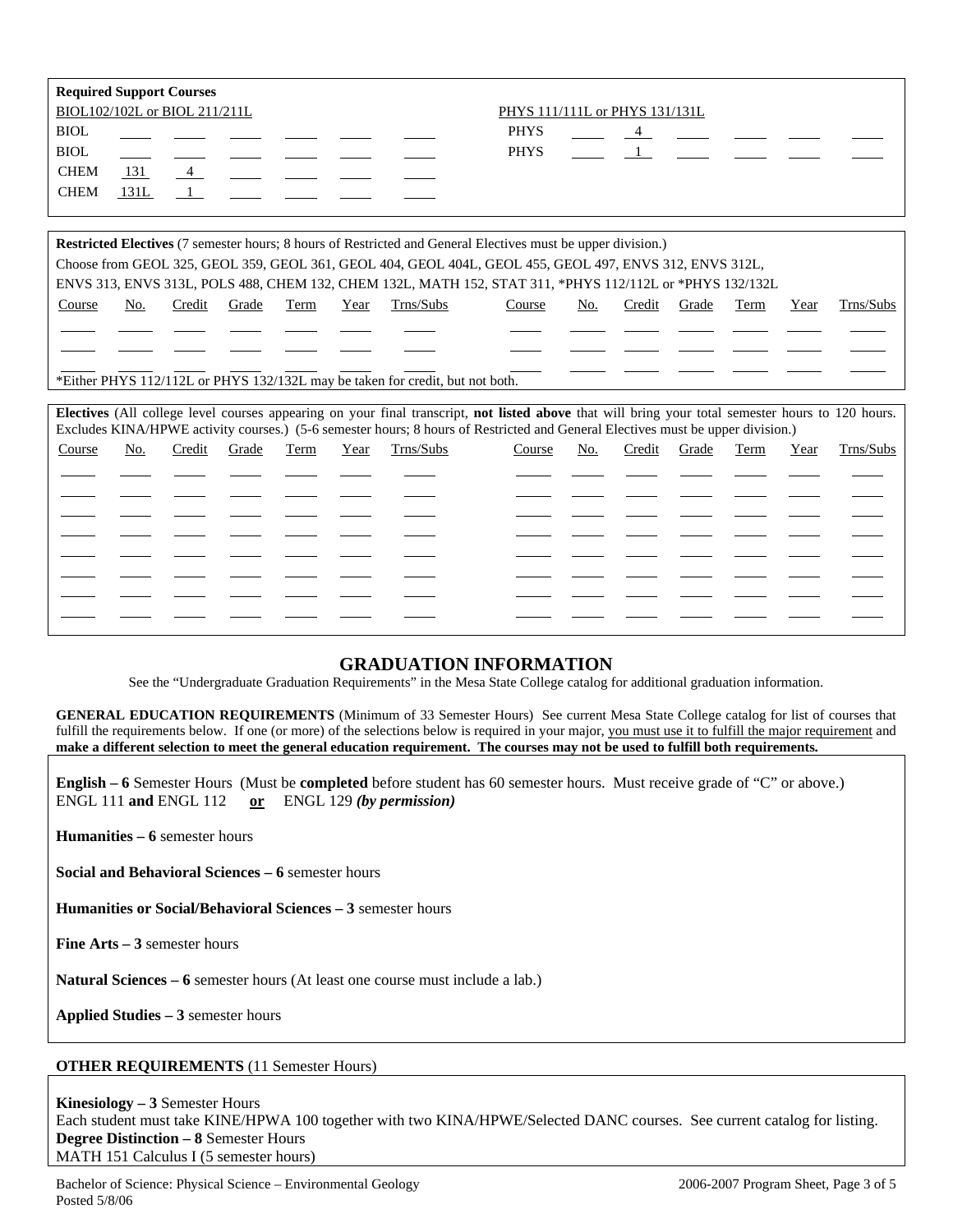STAT 200 Probability and Statistics (3 semester hours)

**Physical Science – Environmental Geology** (63-64 Semester Hours)

A "C" or higher is required in all major courses

## **Required Courses:**

GEOL 111 Principles of Physical Geology **and** GEOL 111L Principles of Physical Geology Laboratory **OR** GEOL 113 Field-Based Introduction to Physical Geology **and** GEOL 113L Field-Based Introduction to Physical Geology Laboratory (Either GEOL 111/111L or GEOL 113/113L may be taken for semester, but not both.) GEOL 112 Principles of Historical Geology GEOL 112L Principles of Historical Geology Laboratory GEOL 202 Introduction to Field Studies GEOL 204 Computer Applications in Geology GEOL 250 Environmental Geology GEOL 301 Structural Geology GEOL 301L Structural Geology Lab GEOL 331 Crystallography and Mineralogy GEOL 331L Crystallography and Mineralogy Laboratory GEOL 355 Basic Hydrology GEOL 402 Applications of Geomorphology GEOL 402L Applications of Geomorphology Laboratory GEOL 415 Introduction to Ground Water GEOL 415L Introduction to Ground Water Laboratory GEOL 444 Stratigraphy and Sedimentation GEOL 444L Stratigraphy and Sedimentation Laboratory GEOL 480 Summer Field Camp GEOL 490 Seminar BIOL 102 General Organisms Biology **and** BIOL 102L General Organisms Biology Laboratory **OR** BIOL 211 Ecosystem Biology **and** BIOL 211L Ecosystem Biology Laboratory CHEM 131L General Chemistry and CHEM 131L General Chemistry Laboratory PHYS 111 General Physics **and** PHYS 111L General Physics Laboratory **OR** PHYS 131 Fundamental Mechanics **and** PHYS 131L Fundamental Mechanics Laboratory

# **Restricted Electives: 7 Semester Hours**

**General Electives: 5-6 Semester Hours** 

8 hours of Restricted and General Electives must be upper division.

Students are required to participate in exit examinations or other programs deemed necessary to comply with the college accountability requirement. All degree requirements must be completed as described above. Any exceptions or substitutions must be recommended in advance by the faculty advisor and approved by the Department Head.